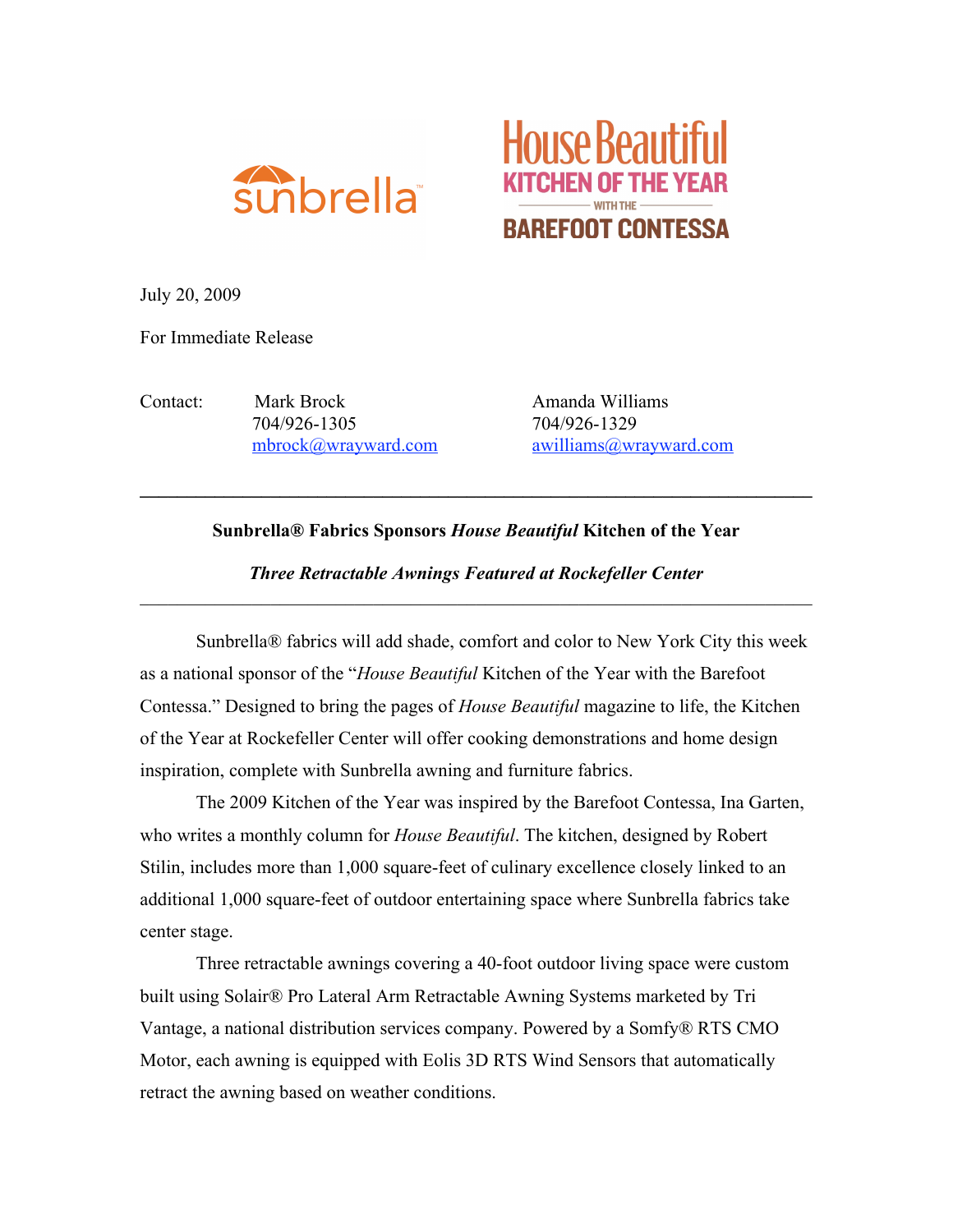The expansive awnings feature Sunbrella Cadet Grey and Natural, which were combined to create an engineered stripe of seven-inch increments. This combination was chosen specifically by Garten and Stilin to reflect the look of a Parisian café.

"Sunbrella fabrics are an ideal choice for the Kitchen of the Year," said Gina Wicker, design and creative director for Glen Raven Custom Fabrics, the makers of Sunbrella fabrics. "For nearly 50 years, Sunbrella fabrics have been dedicated to making homes beautiful, comfortable and carefree. What better way to showcase our fabrics than in a high traffic area where performance and beauty are a must."

Awning design, construction and installation services for the project were donated by Hudson Awning & Sign Company, a 128-year-old firm based in Bayonne, N.J. Somfy Systems provided the awning controls and motors. Awning components were donated by Tri Vantage, a subsidiary of Glen Raven, Inc.

"The Kitchen of the Year awnings provide a beautiful design element as well as protection from the elements. The retractable feature is certain to create a great deal of interest," said Ed Burak, owner of Hudson Awning. "This project was made possible by a strong collaboration among Sunbrella, Somfy, Tri Vantage and my company."

Furniture in the outdoor entertaining space, which was provided by national retailer Crate and Barrel is upholstered in Sunbrella Canvas Stone fabric. Additional outdoor furniture provided by Robert Stilin is upholstered in Sunbrella Canvas Natural. Vibrant Sunbrella Tuscan fabrics are featured on dozens of umbrellas used by food vendors in Rockefeller Plaza.

The Kitchen of the Year exhibit, open from July 20 through July 24, will be featured in the October issue of *House Beautiful* and on www.housebeautiful.com.

## **About Sunbrella Fabrics**

Glen Raven revolutionized the way the world thinks about how beautiful fabrics perform with the introduction of the Sunbrella® brand in 1961. Today, durable, easy-care Sunbrella fabrics are available in thousands of sophisticated styles, patterns and colors for wherever people live, work and play. On the web at www.sunbrella.com.

 $\mathcal{L}_\text{max}$  , and the contribution of the contribution of the contribution of the contribution of the contribution of the contribution of the contribution of the contribution of the contribution of the contribution of t

## **About Hudson Awning**

2